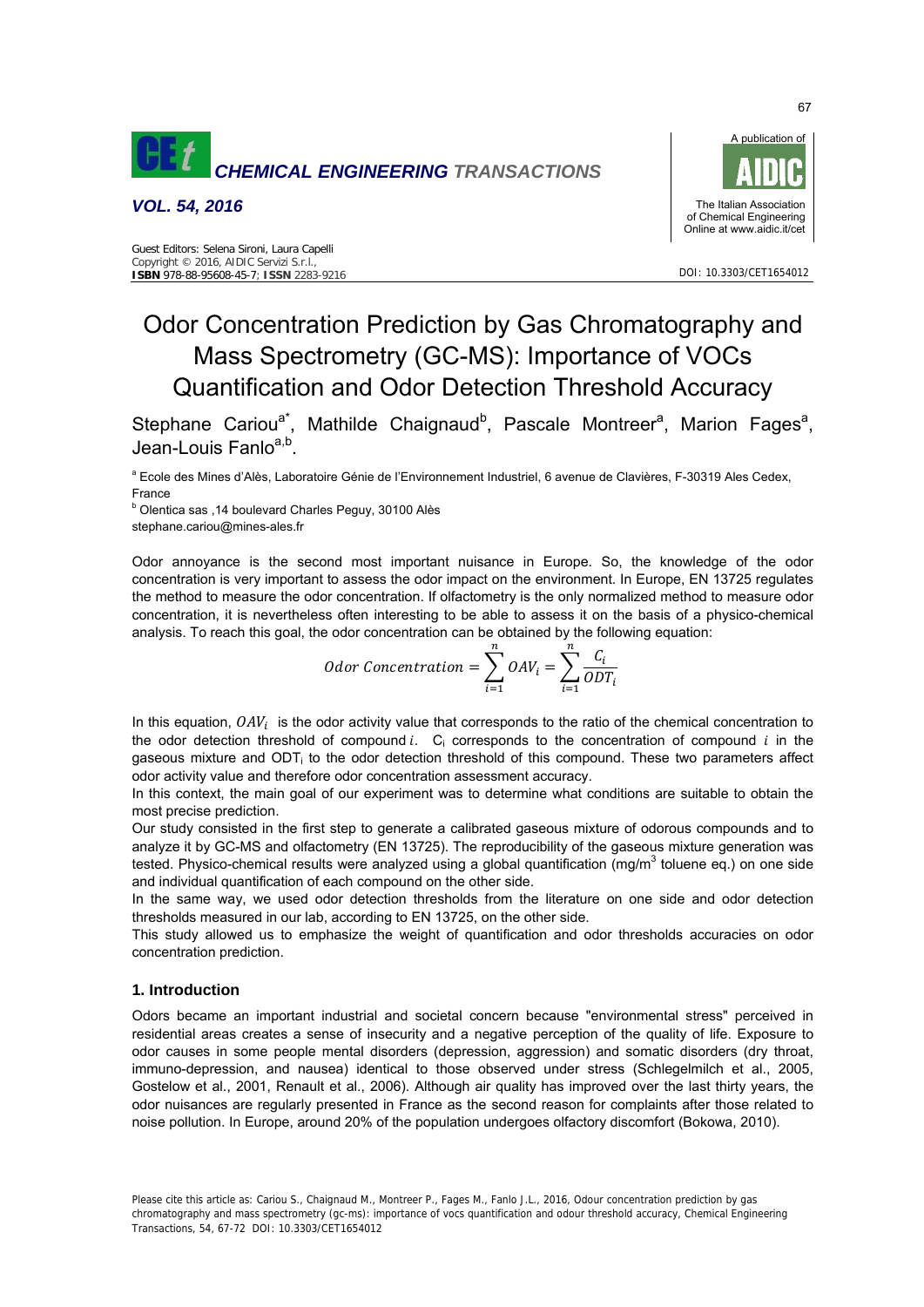Persistent odors are usually the most poorly tolerated (Day et al. 1998, Van Durme et al. 1992, Schlegelmilch et al., 2005). In this context, the importance of knowing the odor concentration is obvious. Indeed, this parameter directly represents the sensitivity of the odor to the dilution, i.e. its persistence.

The odor concentration is obtained by the olfactometric measure in accordance with the standard EN13725. However, depending on the context, this method can be expensive and difficult to implement. Sometimes, access to an olfactometer may be impossible. A cost-effective strategy to circumvent this problem may be to identify the major contributing odorants compounds in the gaseous mixture and to correlate the chemical composition and its odor concentration.

This approach is based on the evaluation of odorous potential of each compound in the gaseous mixture. To do that, the concept of odor activity value (OAV) defined as the ratio of the chemical concentration to the odor detection threshold has been introduced and widely used (Friedrich and Acree 1998; Kim and Park 2008; Parker et al. 2010; Parker et al. 2012; Trabue et al., 2006).

$$
OAV_i = \frac{C_i}{ODT_i}
$$

 $OAV_i$ : Odor Activity Value of compound  $i$  (dimensionless)  $C_i$ : Chemical concentration of compound *i* (mg.m<sup>-3</sup>)  $ODT_i$ : Odor Detection Threshold of compound *i* (mg.m<sup>-3</sup>)

The odor concentration may then be correlated to the odor activity value by adding the OAV of all individual compounds in the mixture (Gallego et al., 2012, Wu et al. 2016).

*odor Concentration* = 
$$
\sum_{i=1}^{n} OAV_i
$$

The objective of this study was to estimate the influence of the uncertainty related to the quantification of the components of the mixture and that associated with odor detection thresholds on the quality of the prediction of the odor concentration. For this, a mixture of six compounds was made and analyzed by GC-MS, and by olfactometry. The odor detection threshold of each compound was also measured.

# **2. Materials and methods**

#### **2.1 Selected odorous compounds**

A mixture of six different odorous compounds was realized for this study. These compounds are presented in table 1, along with their CAS number (Chemical Abstracts Service) and their odor detection thresholds (ODT) obtained in literature (Van Gemert, 2011). As several odor detection thresholds were frequently available for a single compound, and the order of magnitude could be considerably different, a geometric mean was used in order to obtain an average value ( $\mathit{ODT}_i^{lit}$ ), in line with common practice (Parker et al. 2012).

*Table1: Selected odorous compounds – Odor detection thresholds from literature* 

| <b>Molecule</b>         | <b>CAS number</b> | ODT<br>(min-max)     | <b>Number</b><br>of values | $ODT_i^{lit}$        |
|-------------------------|-------------------|----------------------|----------------------------|----------------------|
|                         |                   | (mg/m <sup>3</sup> ) |                            | (mg/m <sup>3</sup> ) |
| n-butanol               | 71-36-3           | $0.01 - 42$          | 38                         | 0.668                |
| <b>Methyl butanoate</b> | 623-42-7          | 0.03-0.077           | 3                          | 0.056                |
| Triethylamine           | 121-44-8          | $0.022 - 1$          | 3                          | 0.206                |
| <b>R-Limonene</b>       | 5989-27-5         | $0.045 - 55$         | 3                          | 0.517                |
| Cyclopentanone          | 120-92-3          | 31                   | 1                          | 31                   |
| <b>Butyl acetate</b>    | 123-86-4          | $0.01 - 480$         | 14                         | 0.654                |

68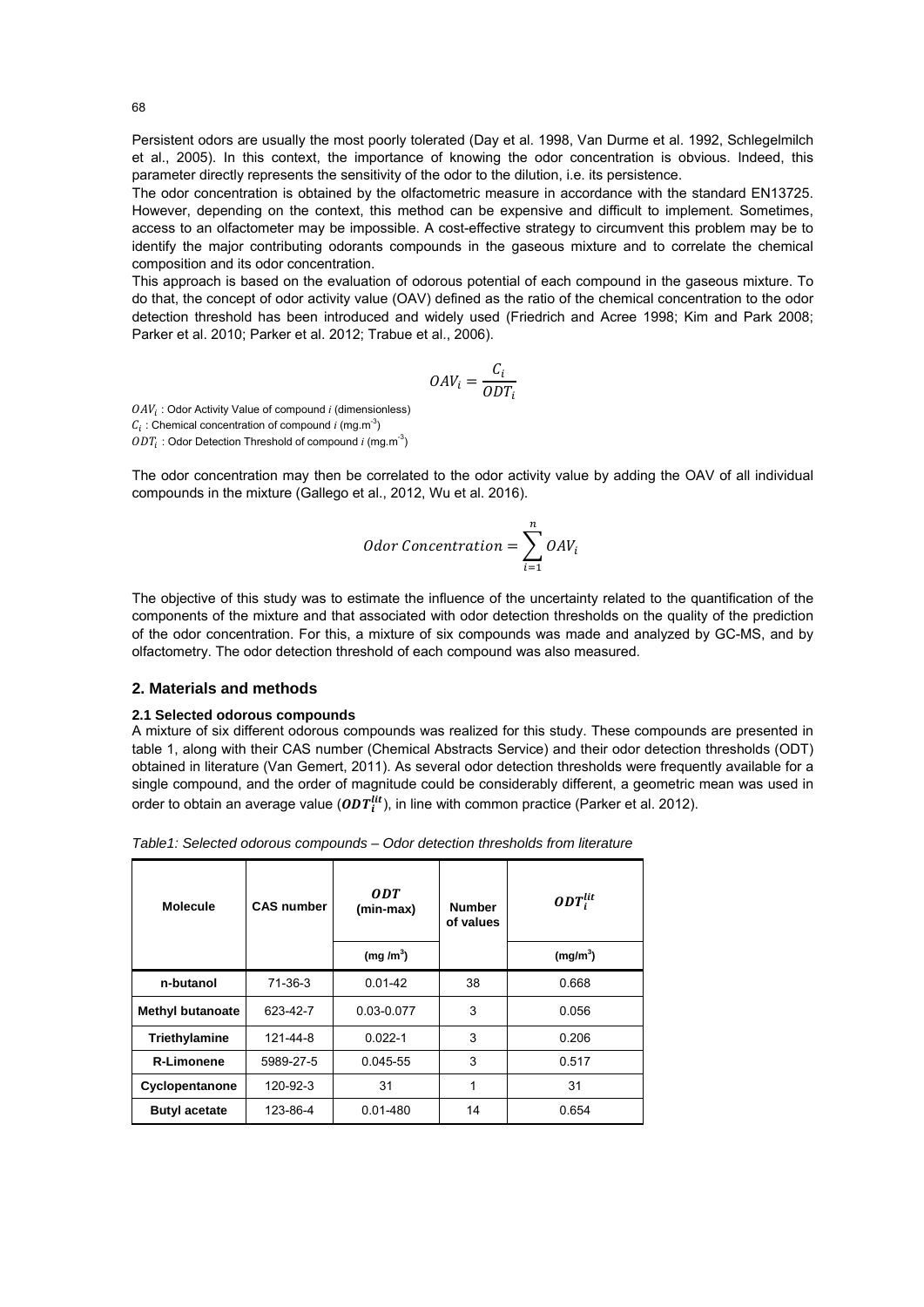#### **2.2 Generation of reference gaseous mixture**

A liquid mixture was done by injection of a well-known volume of each VOC (micropipette) and weighing of the solution after each introduction in the glass vessel. Then, 50µL of the mixture was introduced in the injection port of a chromatograph heated at 250°C to volatize the liquid. The gaseous phase was then diluted with 40 L of clean air to obtain the required concentration in a Nalophan® bag.

#### **2.3 Analyses**

## 2.3.1. GC-MS analyses

Physico-chemical analyses were performed by a TD-GC-MS method (Turbomatrix from Perkin Elmer followed by a Thermo Scientific Trace gas chromatograph coupled with a Thermo Scientific DSQ mass detector). The analytical column was an Optima 5-ms Accent 60 m x 0.25 mm x 1 µm. Helium was used as carrier gas at 1.5 mL/min in constant flow mode. The GC oven temperature program was set as followed: 9 min at 40°C, a ramp at 15°C/min until 90°C, 4 min at 90°C then a ramp at 10°C/min until 250°C and finally 5 min at 250°C. The ionization of compounds was made by electronic impact at 70 eV. The full scan mode was used to analyze fragments from 20 to 250 amu (atomic mass unit). Compounds identification was led by comparison of our spectra with those referenced in the NIST library. The system was calibrated with toluene.

#### 2.3.2. Olfactometric analyses

The odor concentration was measured according EN 13725 standards using a dynamic dilution olfactometer ODILE (Odotech Inc., Canada). Six panellists were selected for each olfactometric session. Three different evaluations were done on the same sample to evaluate the dispersion of olfactometric measurements.

# **3. Results and discussion**

#### **3.1 Olfactometric analyses**

Three gaseous samples were constituted according to the protocol described in section 2.2 and analysed according to EN 13725 standards. The results are given in table 2.

|                           | Odor concentration ( $OU_E/m^3$ ) |
|---------------------------|-----------------------------------|
| Sample 1                  | 14133                             |
| Sample 2                  | 11506                             |
| Sample 3                  | 10543                             |
| Mean                      | 12061                             |
| <b>Standard deviation</b> | 1517                              |

*Table 2: Reference mixture – Odor concentration*

The average odor concentration is 12000 UO $_{E}/m^{3}$  with a standard deviation of 1500, representing a good repeatability of gaseous mixture generation and olfactometric analysis.

# **3.2 Importance of VOCs quantification**

Table 3 shows the odor activity value  $(OAV_i)$  of each compound and the global predicted odor concentration of the mixture obtained on the basis of measured concentrations ( $C_i^{meas}$ ), calculated concentrations ( $C_i^{calc}$ ) and odor detection thresholds from literature  $(DDT_i^{lit})$ as presented in table  $C_i^{meas}$  corresponds to the concentration measured by TD-GC-MS and expressed in mg/m<sup>3</sup> toluene equivalent as usually observed in literature.  $\mathcal{C}^{calc}_{i}$  corresponds to the concentration calculated on the basis of the mass of liquid mixture volatilized in the sample.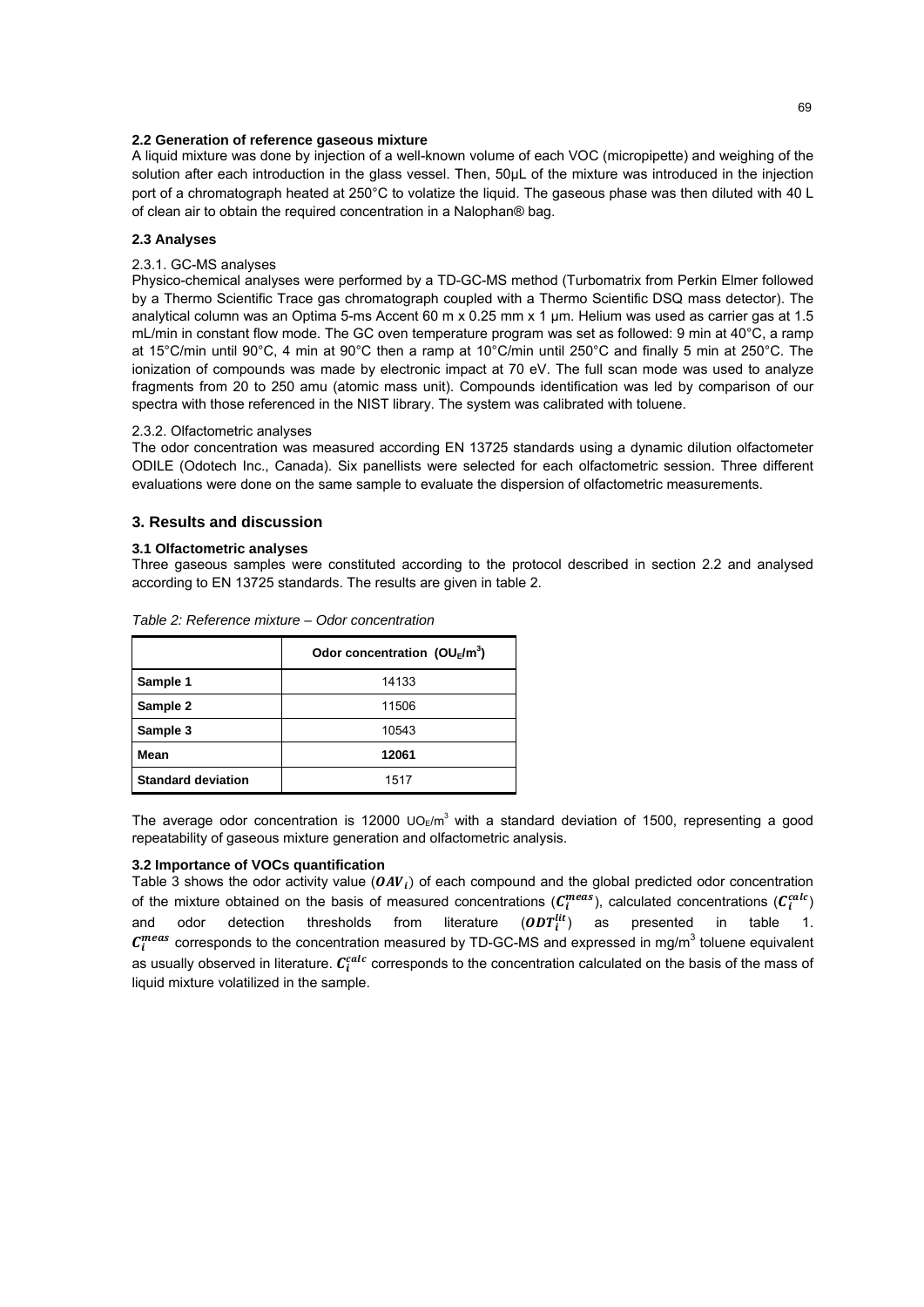| <b>Molecule</b>                                                                     | <b>CAS</b><br>number | $C_i^{meas}$<br>(mg toluene | $C_i^{calc}$<br>(mg/m <sup>3</sup> ) | ODT $_{i}^{lit}$<br>(mg/m <sup>3</sup> ) |                | $\begin{vmatrix} \mathbf{O}AV_i = \frac{C_i^{meas}}{\mathbf{O}DT_i^{lit}} & \mathbf{OAV}_i = \frac{C_i^{calc}}{\mathbf{O}DT_i^{lit}} \end{vmatrix}$ |
|-------------------------------------------------------------------------------------|----------------------|-----------------------------|--------------------------------------|------------------------------------------|----------------|-----------------------------------------------------------------------------------------------------------------------------------------------------|
|                                                                                     |                      | eq./m <sup>3</sup> )        |                                      |                                          |                |                                                                                                                                                     |
| n-butanol                                                                           | $71-36-3$            | 72.7                        | 163.7                                | 0.668                                    | 109            | 245                                                                                                                                                 |
| <b>Methyl butanoate</b>                                                             | 623-42-7             | 99.9                        | 189.4                                | 0.056                                    | 1777           | 3 3 6 7                                                                                                                                             |
| Triethylamine                                                                       | 121-44-8             | 5.1                         | 149.4                                | 0.206                                    | 25             | 724                                                                                                                                                 |
| <b>R-Limonene</b>                                                                   | 5989-27-5            | 29.1                        | 183.3                                | 0.517                                    | 56             | 354                                                                                                                                                 |
| Cyclopentanone                                                                      | 120-92-3             | 57.2                        | 198.0                                | 31                                       | $\overline{2}$ | 6                                                                                                                                                   |
| <b>Butyl acetate</b>                                                                | 123-86-4             | 59.2                        | 186.3                                | 0.654                                    | 91             | 285                                                                                                                                                 |
| <b>Predicted odor concentration = <math>\sum_{i=1}^{n} \frac{C_i}{ODT_i}</math></b> |                      |                             |                                      | 2059                                     | 4981           |                                                                                                                                                     |

Table 3: Predicted odor concentrations calculated with  $\mathbf{ODT}_i^{lit}$ 

The results show that none of the predicted odor concentrations is close to the value measured by olfactometry (12000 OU<sub>E</sub>/m<sup>3</sup>). However, the use of the exact concentrations provides a significant gain in the evaluation.

# **3.3 Importance of odor detection thresholds**

The values of odor detection thresholds, if available in the literature, are often dispersed (Table 1). This is due to the wide variety of authors who have made measurements using different techniques at very different times. Making the choice of the most relevant values requires either to clean these databases with complex algorithms, or to realize its own measures. It is this second solution that was chosen in this study. The minimum and the maximum values of the odor detection thresholds measured for the six molecules of the mixture ( $\bm{ODT}^{lab}_{i}$ ) are given in Table 4. The number of determinations of each odor detection threshold measured also figures in this table. The  $\mathit{ODT}_i^{lab}$  is the geometric mean of all the values measured for each individual component.

| <b>Molecule</b>         | <b>CAS</b><br>number | Number of<br>determinations | <b>ODT</b><br>(min-max) | $ODT_i^{lab}$        | <b>Standard deviation</b> |
|-------------------------|----------------------|-----------------------------|-------------------------|----------------------|---------------------------|
|                         |                      |                             | (mg/m <sup>3</sup> )    | (mg/m <sup>3</sup> ) |                           |
| n-butanol               | $71-36-3$            | 11                          | $0.040 - 0.210$         | 0.088                | 0.067                     |
| <b>Methyl butanoate</b> | 623-42-7             | 4                           | $0.024 - 0.033$         | 0.029                | 0.004                     |
| Triethylamine           | 121-44-8             | 8                           | 0.019-0.045             | 0.033                | 0.009                     |
| <b>R-Limonene</b>       | 5989-27-5            | 7                           | $0.055 - 0.118$         | 0.083                | 0.019                     |
| Cyclopentanone          | 120-92-3             | 5                           | 0.731-1.389             | 0.933                | 0.255                     |
| <b>Butyl acetate</b>    | 123-86-4             | 9                           | $0.046 - 0.100$         | 0.061                | 0.024                     |

*Table 4: Selected odorous compounds – Odor detection thresholds measured in our lab.* 

It may be noted that except for cyclopentanone for which only one value was available, the odor detection thresholds measured in our laboratory ( $\bm{ODT}^{lab}_i$ ) are in the lower range of those found in the literature (Table 1).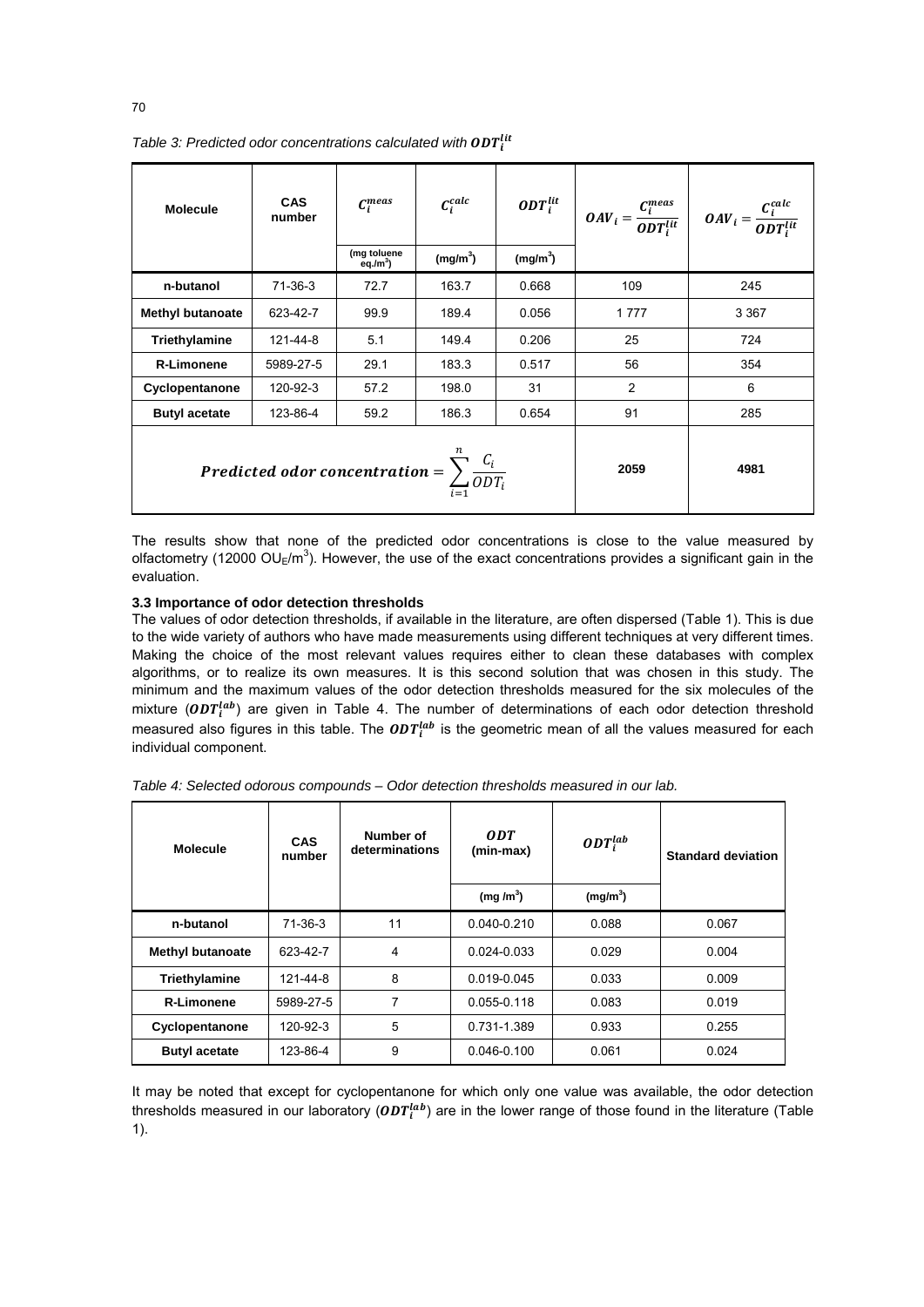Table 5 illustrates the results obtained with this new data, using measured concentrations and calculated ones.

| <b>Molecule</b>                                                           | <b>CAS</b><br>number | $C_i^{meas}$<br>(mg toluene<br>$eq./m^3$ | $C_i^{calc}$<br>(mg/m <sup>3</sup> ) | (mg/m <sup>3</sup> ) |       | $ODT_i^{lab}$ $ODT_i^{lab}$ $ODT_i^{lab}$ $ODT_i^{lab}$ $ODT_i^{lab}$ $ODT_i^{lab}$ |
|---------------------------------------------------------------------------|----------------------|------------------------------------------|--------------------------------------|----------------------|-------|-------------------------------------------------------------------------------------|
| n-butanol                                                                 | $71-36-3$            | 72.7                                     | 163.7                                | 0.088                | 823   | 1854                                                                                |
| <b>Methyl butanoate</b>                                                   | 623-42-7             | 99.9                                     | 189.4                                | 0.029                | 3445  | 6530                                                                                |
| Triethylamine                                                             | 121-44-8             | 5.1                                      | 149.4                                | 0.033                | 154   | 4513                                                                                |
| <b>R-Limonene</b>                                                         | 5989-27-5            | 29.1                                     | 183.3                                | 0.083                | 351   | 2213                                                                                |
| Cyclopentanone                                                            | 120-92-3             | 57.2                                     | 198.0                                | 0.933                | 61    | 212                                                                                 |
| <b>Butyl acetate</b>                                                      | 123-86-4             | 59.2                                     | 186.3                                | 0.061                | 969   | 3046                                                                                |
| <b>Predicted odor concentration = </b> $\sum_{i=1}^{n} \frac{C_i}{ODT_i}$ |                      |                                          |                                      | 5804                 | 18368 |                                                                                     |

Table 5: Predicted odor concentrations calculated with  $\mathit{ODT}_i^{lab}$ 

The results obtained using the odor detection thresholds measured in our lab are globally higher and closer to the measured value (12000 OU<sub>E</sub>/m<sup>3</sup>) than those obtained previously with the literature values.

To summarize and compare all these results, table 6 gives the relative errors on odor concentration ( $\delta_{0}$ ) obtained using measured ( $\mathcal{C}^{meas}_i$ ) or calculated chemical concentrations ( $\mathcal{C}^{calc}_i$ ) and odor detection thresholds from literature ( $\pmb{0}\pmb{D}\pmb{T}_i^{lit}$ ) or measured in our laboratory ( $\pmb{0}\pmb{D}\pmb{T}_i^{lab}$ ). Relative error is defined as the quotient of the absolute error (difference between the approximate value and the actual value) and the absolute value of the actual value:

$$
\delta_{OC} = \frac{(approximate value - actual value)}{|actual value|}
$$

It is an algebraic relative error: if positive, it means that the approximate value is greater than the actual value (overestimation) and if it is negative that it is lower (underestimation).

|               | $C_i^{meas}$ | $C_i^{calc}$ |
|---------------|--------------|--------------|
| $ODT_i^{lit}$ | $-0.829$     | $-0.587$     |
| $ODT_i^{lab}$ | $-0.519$     | $+0.523$     |

*Table 6: Relative error on odor concentration prediction* 

Examination of this table shows that the most distant results of the value measured by olfactometry are those obtained with the geometric mean of odor detection thresholds from literature and the values of the chemical concentrations evaluated on the basis of GC / MS analysis (underestimation of 83%). Using the exact concentrations and the geometric mean of odor detection thresholds from literature, or concentrations evaluated on the basis of the GC / MS analysis and odor detection thresholds measured in the laboratory lead to substantially the same underestimation of the odor concentration (respectively 52 and 59%). Only the use of the exact concentrations and odor detection thresholds measured in our laboratory value leads to an odor concentration overestimated by 52%.